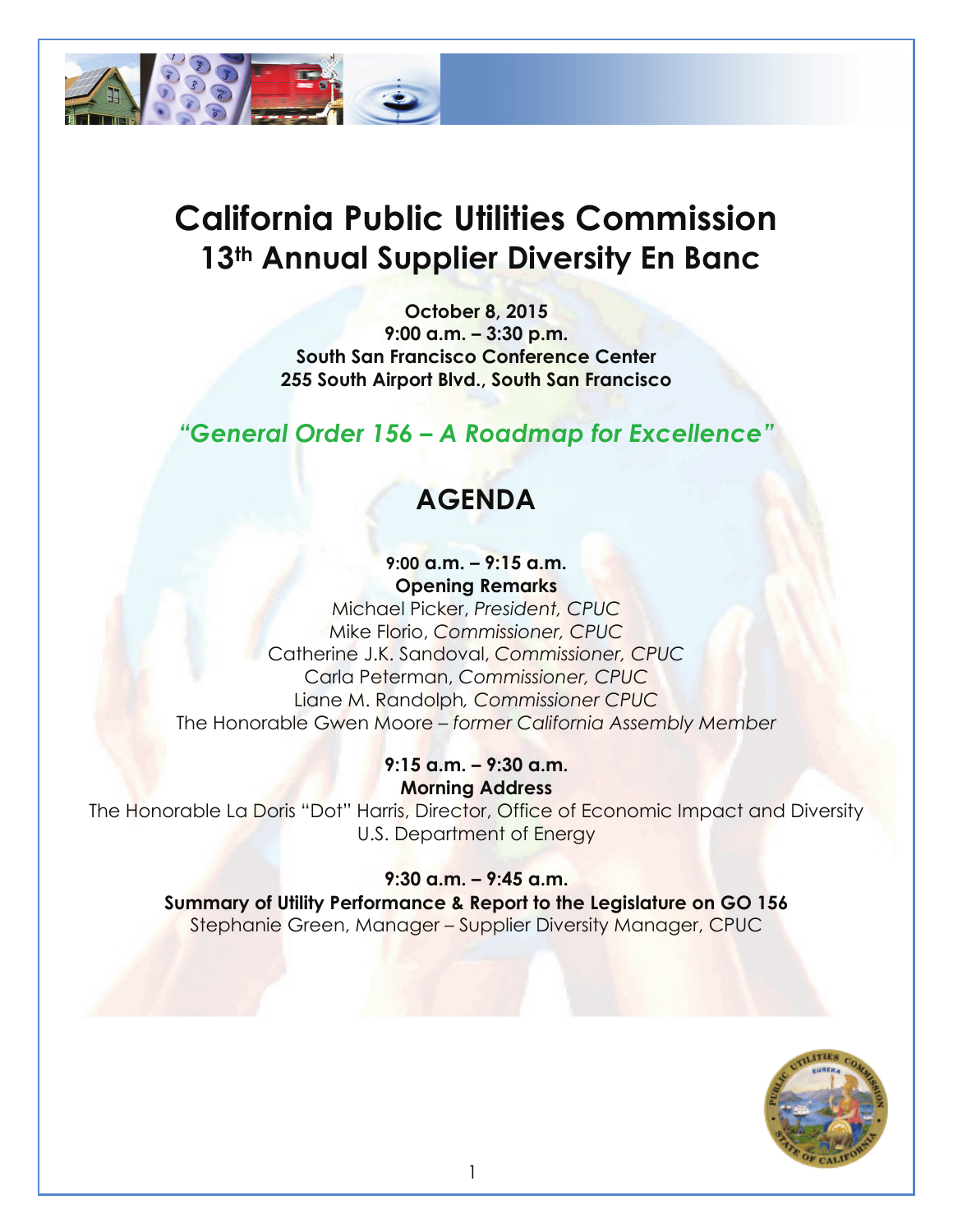

## **Agenda Continued**

**9:45 a.m. – 10:30 a.m.**

**Smaller Utility CEO Panel – GO 156 – A Guide to Program Enhancement Strategies for Success** Moderator – Commissioner Mike Florio

> Brad Harris, Vice President – Northern Nevada, Southwest Gas Co. Marty Kropelnicki, President, California Water Co. Greg Sorensen, President, Liberty Utilities Sarah Wallace, Vice President & General Counsel, Pacific Power Melinda M. White, President – West Region, Frontier Communications

> > **10:30 a.m. – 10:45 a.m. The State of California's Small Businesses** Betty Jo Toccoli, California Small Business Association

**10:45 a.m. – 11:35 a.m. The Diverse Community Perspective on General Order 156** Moderator — The Honorable Gwen Moore – former Assembly Member

Paul Pendergast, Golden Gate Business Association Frank Montes, California Hispanic Chamber of Commerce Peter Ramirez, California Service Disabled Veteran Owned Business, Inc. Tracy Stanhoff, American Indian Chamber of Commerce of California Aubry Stone, California Black Chamber of Commerce Dee Dee Towery, National Association of Women Business Owners Julian Canete, California Asian Chamber of Commerce

Orson Aguilar, Executive Director, the Greenlining Institute Jose Perez, Chairman, the California Utilities Diversity Council

**\*\*\*\*\*\*\***

**11:35 a.m. – 12:00 p.m. Public Comments – The Supplier's Perspective**

(During this public comments session – no more than 3 minutes per speaker)

#### **12 p.m. – 12:45 p.m. LUNCH**

Sponsors: Gray, Greer, Shelby & Vaughn; MFR; International Line Builders, Inc.; Elite SDVOB Network; and CAVU Securities, LLC